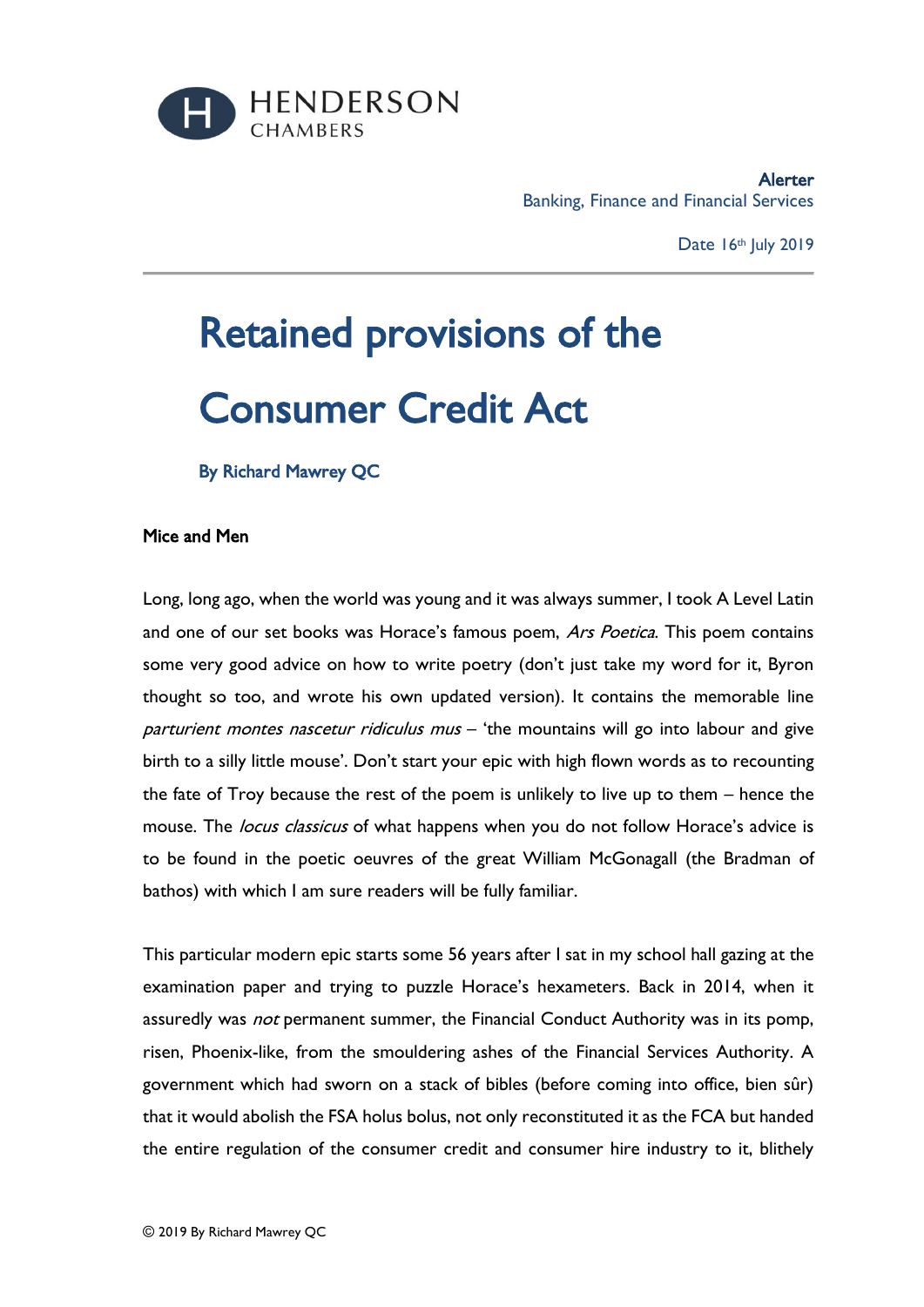

ignoring the fact that its constitution and procedures, while possibly appropriate for the regulation of financial services, were wildly out of kilter with the consumer credit industry.

Prior to 2014, the Consumer Credit Act 1974 (CCA) had regulated the consumer credit and consumer hire businesses entirely by statute. The Act itself and its large body of dependent statutory instruments laid down a whole code of detailed and very prescriptive rules covering every aspect of the industry from authorising lenders to controlling the contractual process - initial marketing, pre-contract dealings, the form of contracts themselves, the provision of information and the procedures for enforcement. Many of the rules were criticised from time to time and there is no doubt that the rules for the form and content of agreements and of statements and notices attained a level of obsessive detail that made lending a very expensive operation for the lenders. But this was black-letter law. Everyone – regulators, lenders and customers – knew exactly where they stood. What is more, the CCA and the regulations spelled out in clear (often Draconian) terms what the sanctions were for failing to comply. The CCA's approach to accessing the interior of a walnut may have been the sledgehammer, and occasionally the bulldozer, but the rules were there and were ascertainable.

Being statutory, the rules were made by Parliament or, at the least, in statutory instruments subject to the scrutiny of Parliament. Even when the European Union took a hand, as when it adopted the Consumer Credit Directive (2008/48/EEC), that Directive had to be translated into black-letter UK statutory law, as duly happened in 2011. Furthermore, being statutory, the ultimate arbiter as to the meaning of the rules was the court. Occasionally courts might come to decisions which surprised long-standing practitioners in the black arts of consumer credit but that was the rub of the green. The rules were there and they could only be changed by a Parliamentary process. This meant that changes in the law were usually (though not always, as with the Directive) signalled in advance and were subject in most cases to consultation exercises. What is more,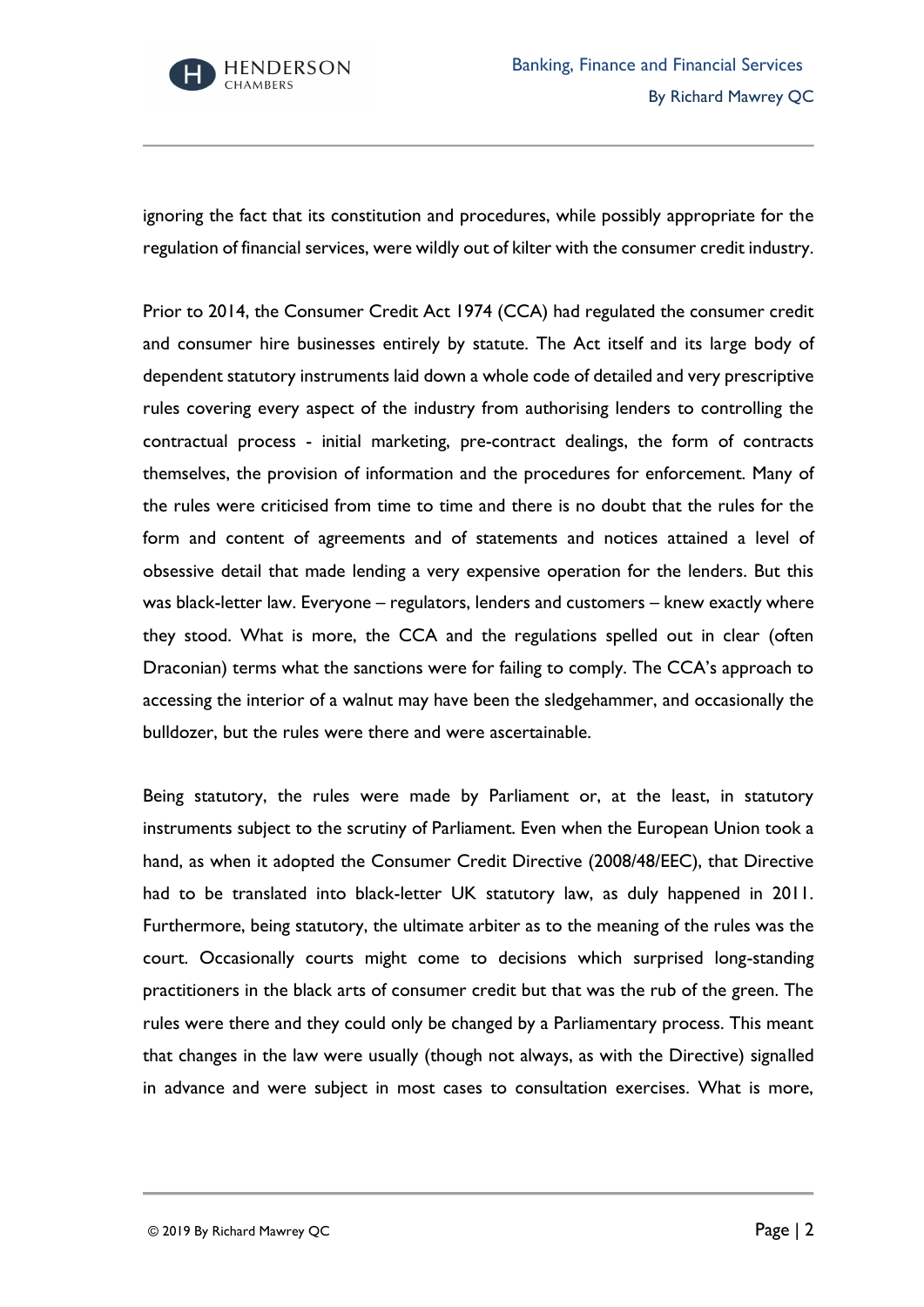

changes tended to have a longish lead-in so that the industry could adjust its practices in time. Not perfect, of course, but it worked.

This was not the *modus operandi*, though, of the FSA, now to be the FCA. The FSA had always preferred to work by its own rules, contained in the FCA Handbook, a tome longer than *War and Peace* and  $\overrightarrow{A}$  la Recherche du Temps Perdu combined. From the point of view of the regulator, this was an ideal system. Rules could be made and changed on whim, with little or no notice to those concerned. Those rules were not subject to the slightest scintilla of Parliamentary or, indeed, ministerial control: they represented a completely unfettered power to govern by decree which would have made Louis XIV or Josef Stalin green with envy. The FCA Handbook is probably the only source of UK law where the relevant website permits one to access the Handbook at any given moment in time on the basis that the contents of the Handbook on, say, 5 June 2019, may be different from those on 4 June or 6 June.

Better still, unlike the CCA and its regulations (which were precise and pernickety to the point of being anal), the rules could be expressed in the widest and vaguest possible terms. Take, for example, the famous principles set out in Principles for Business (PRIN) – one of the shorter sections (say, for example, *Death in Venice* or *Heart of Darkness*). Principle 6 strikingly reads: 'A firm must pay due regard to the interests of its customers and treat them fairly'. Even the Almighty's rules for the conduct of mankind contained in the Ten Commandments did not ascend to this level of generality. What is more these are rules of which, in the final analysis, the regulator is the final arbiter. What is fairness? It's what we say it is. Oh, and we'll only tell you that you have acted unfairly after you've done it.

Even for a government as inept as the Coalition, this forced marriage of the precise statutory requirements of consumer credit legislation and the uncontrolled discretion of the unaccountable regulators of financial services was unlikely to prove a success, nor has it. The government had sufficient wit to retain most of the black-letter statute, though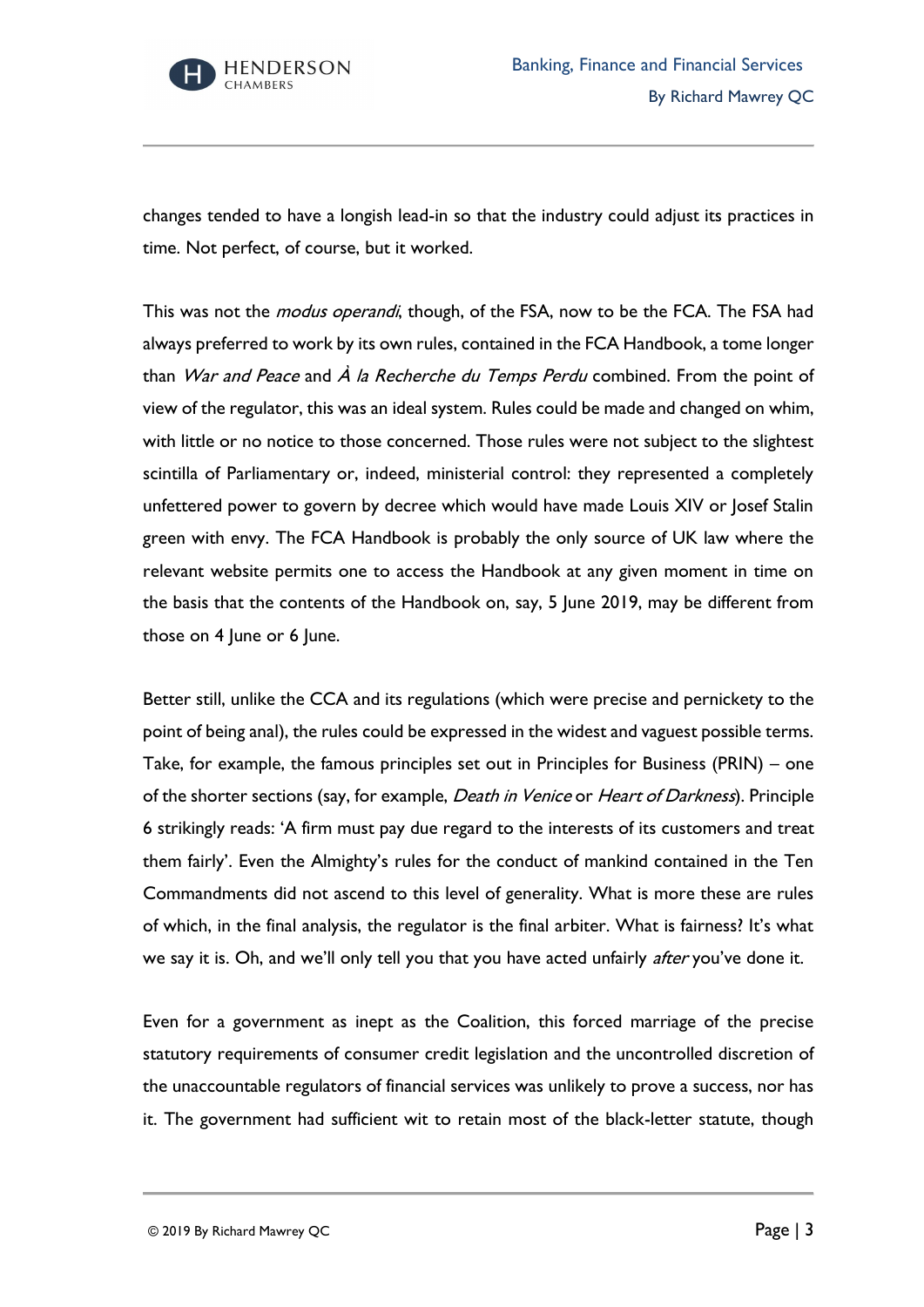

some aspects were abandoned to the Handbook. CCA s 55A (explain to the customer) and s 55B (check the customer's creditworthiness) occupied perhaps half a page of Goode and were replaced by the Consumer Credit Sourcebook (CONC) Chapters 4 and 5, which fill no fewer than 61 pages in CONC (to quote Alistair Cooke, 'as at the time of this writing').

This, however, was just the beginning. Flushed with its new-found power, the FCA clearly felt there were new worlds to conquer. Why not replace the whole of the CCA and tis regulations with a myriad of lengthy, ill thought out and waffly rules contained in the Handbook (and add The Decline and Fall of the Roman Empire to the overall length)? So the FCA put the arm on the Treasury which has, at least in theory, the oversight of this regulator, and the result was a crafty section slipped into an amending set of regulations, the Financial Services and Markets Act 2000 (Regulated Activities) (Amendment) Order 2014 (SI 2004/366).

Part 5 of these Regulations provided (reg 20):

- (1) The FCA must arrange for— (a) a review of the matter specified in paragraph (2); (b) the review to result in a report.
- (2) The matter is whether the repeal (in whole or in part) of provisions of the Consumer Credit Act 1974 would adversely affect the appropriate degree of protection for consumers.
- (5) The review must in particular consider— (a) which provisions of the Consumer Credit Act 1974 could be replaced by rules or guidance made by the FCA under the Financial Services and Markets Act 2000; (b) the principle that a burden or restriction which is imposed on a person in relation to the carrying on of an activity, should be proportionate to the benefits, considered in general terms, which are expected to result from the imposition of that burden or restriction.

…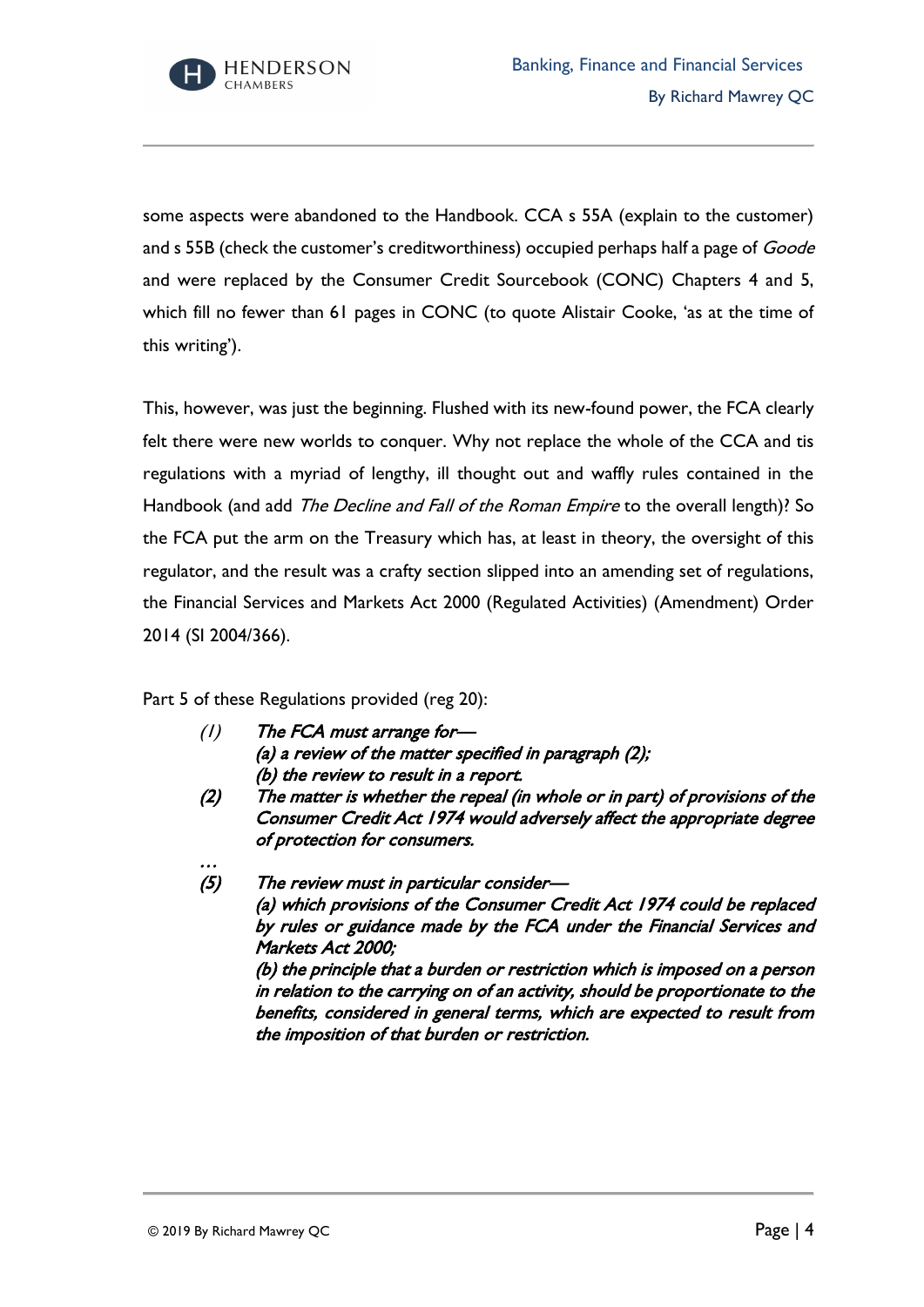

This was pretty wide. The FCA was being given *carte blanche* to replace 40 years' worth of carefully thought out and judicially considered legislation with the fluid and amorphous rules and guidance of the Handbook. There is a Santa Claus.

There were those ancient grey-bearded dinosaurs (of whom I was one) who said 'you can't do it'. The essence of the CCA was, they said, that it laid down precise rules and imposed equally precise sanctions for their breach. Those sanctions were, in the last resort, subject to judicial control. You cannot achieve the same result by purely regulatory means. It isn't going to work.

And then there was Europe. Remember that, in 2014, Brexit was barely a gleam in the (somewhat bloodshot) eye of Mr Nigel Farage. In those dear dead days it was assumed that we were going to remain in the European Union for the foreseeable future. By a strange irony of fate, the regulations tasked the FCA with reporting by 1 April 2019 which would have been two days after Britain's triumphal exit from the EU: only that didn't happen either. Be that as it may, whatever may have been the domestic position, we had signed up to the Directive which obliged us to put its provisions into statutory form. As the Directive had been largely pirated from the CCA (though one imagines they failed to offer its draughtsman, Francis Bennion, a royalty), this actually represented very little hardship for the UK. True, some of the more arcane and Byzantine rules for the form and content of regulated agreements had to be reluctantly abandoned for something that actually made sense to the customer, but we could live with that.

The fact remained, however, that, for so long at least as we stayed in the EU, wholesale repeal of provisions which reproduced those of the Directive was not an option. Even if domestically there were good reasons for replacing statute with a regulatory handbook (and these were hard to seek), we were bound to the EU wheel.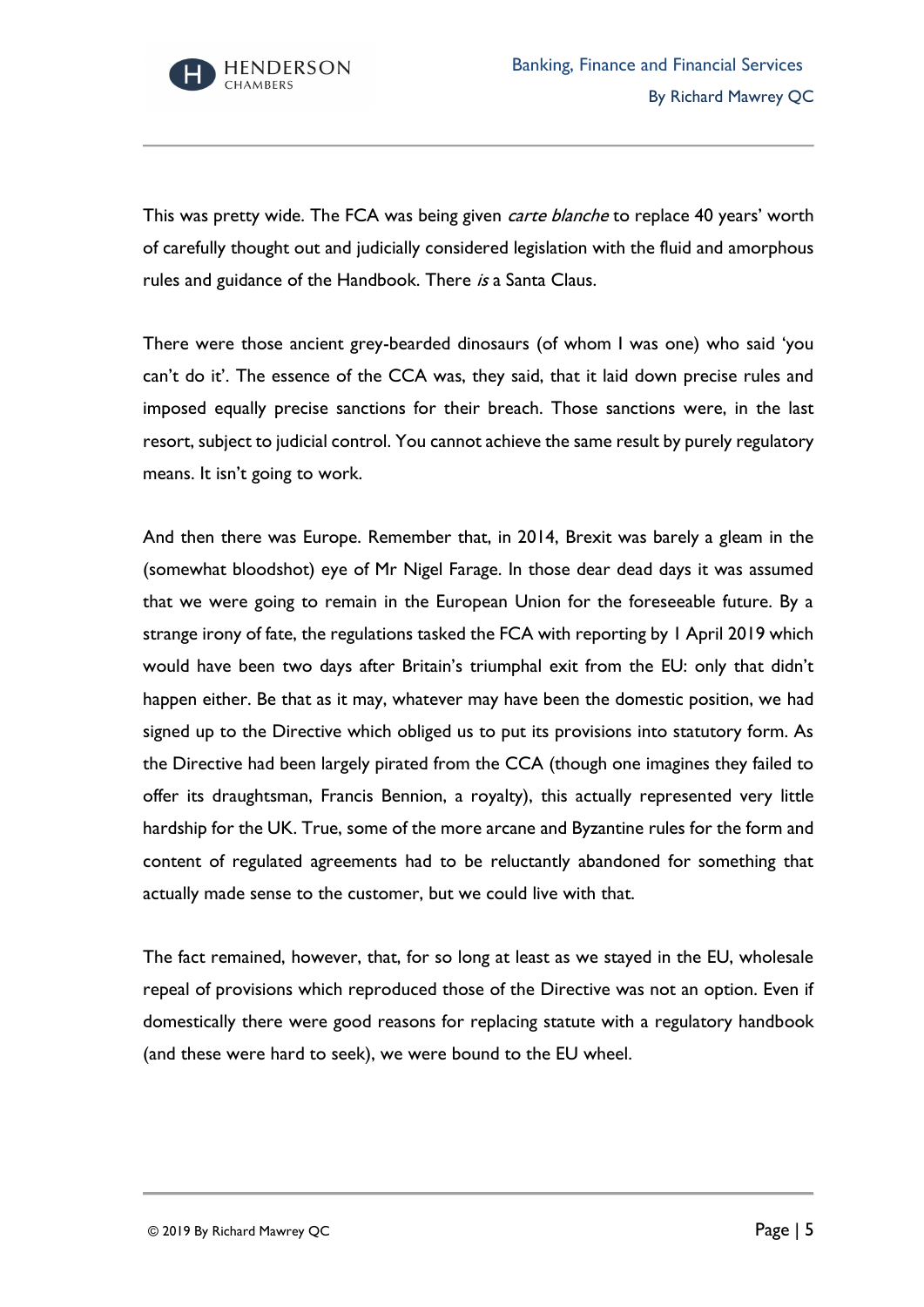

Nevertheless the FCA set to work with a will. Consultations were held. Suggestions were mooted and an interim report published. Eventually, in March 2019, after a process barely longer than the Great War, the Final Report hit the bookstands. Ashen-faced consumer lawyers with trembling hands snatched the report off the shelves and anxiously scanned the pages. Was this the end of the CCA as we know it? Had the FCA descended with fire and sword, as Sellar and Yeatman would put it, and slashed and burned it way through the much loved thickets of the Consumer Credit (Agreements) Regulations, 1983 (original version and 2005 version) or the Consumer Credit (Agreements) Regulations 2010? Was the SECCI for the scrapheap?

Er – well, no. Regret and longing permeate this melancholy work but, in the cold light of day, even the most enragés regulators realised that their beloved Handbook, Biblical or even Koranic as it might seem to them, did not cut the mustard. There was, in the end, no regulatory substitute for the pains and penalties visited by the CCA upon errant creditors. You could reproduce the detailed rules of the CCA and its regulations in the Handbook (at ten times the length, naturally) but where would be the teeth?

Lest it be thought that the author is indulging in Stalky-like gloating, let us quote the ipsissima verba of the Report's Summary:

## Rights and Protections.

1.17 This theme includes credit brokerage fees, connected lender liability, variation of agreements, default and enforcement, credit-tokens, pawnbroking, withdrawal and cancellation, early repayment, termination, time orders and unfair relationships.

1.18 Our view remains that the protections offered by these provisions continue to be important, and should be retained in some form.

1.20 However, for most provisions in this theme, our view remains that they could not be repealed without adversely affecting the appropriate degree of consumer protection. This is because it would not be possible to replicate the same level of protection under the FCA's current rule-making powers. As such, we see merit in keeping the provisions in the CCA or other legislation.

…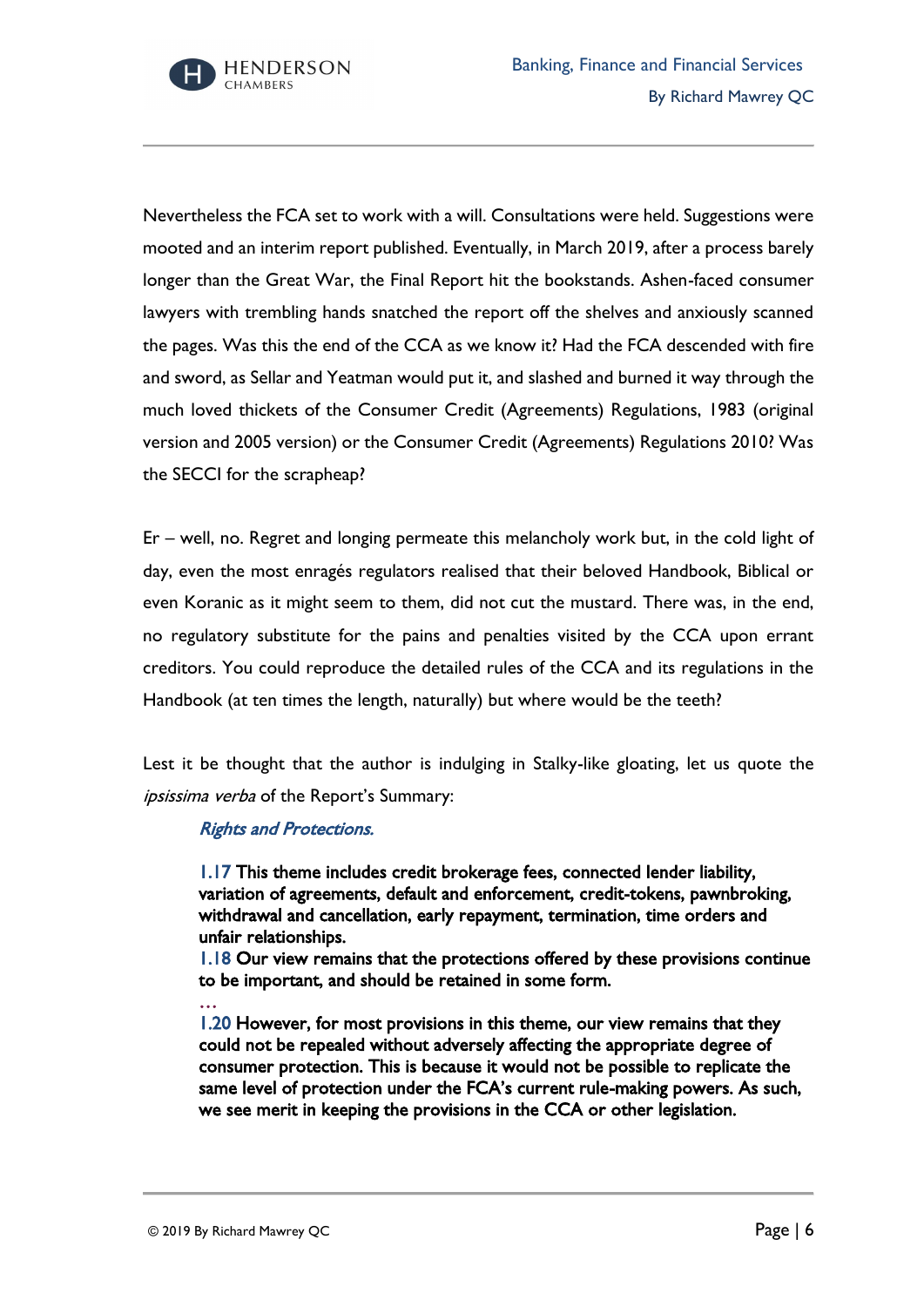

All is not entirely lost, however: small redoubts remain defended. Refunds of credit brokerage fees under CCA s 155 could be transferred to the Handbook (don't sit at the back looking gormless – of course you knew about s 155).

But what about information requirements? After all, whole swathes of CONC are already given over to supplying the intended borrower with what unkind persons have described as an 'information overload'? What we are talking about here is set out in 1.22:

Information requirements include pre-contract disclosure, the form and content of agreements and the provision of copy documents. They also include postcontractual requirements like statements and notices. Some of these must be provided periodically, or when triggered, while others apply only upon request.

Nowhere is regret more apparent than in this section:

1.24 For most of the substantive information disclosure obligations in the CCA and its regulations, we think these could, in principle, be replaced by FCA rules. In some cases, it may be possible to adopt a more principles-based, outcomes focused

approach reflecting the FCA's broader approach to regulation, subject to ensuring that consumers remain appropriately protected.

1.25 However, the loss of the associated sanctions, including unenforceability, would, we think, adversely affect the appropriate degree of consumer protection. An option would be to replace the information disclosure obligations with FCA rules, with the related provisions that provide for the civil consequence of non-compliance with these obligations being retained in the CCA or other legislation.

1.26 There would need to be consequential changes to those provisions to apply them to breaches of FCA rules. We recognise that this may require primary legislation if the amendments could not be achieved through the use of the Treasury's order-making power under the Financial Services Act 2012. 1.27 Our overall view, therefore, remains that we see merit in repealing the relevant information requirements, with a view to their replacement by FCA

rules, but only if this does not result in the loss of corresponding sanctions.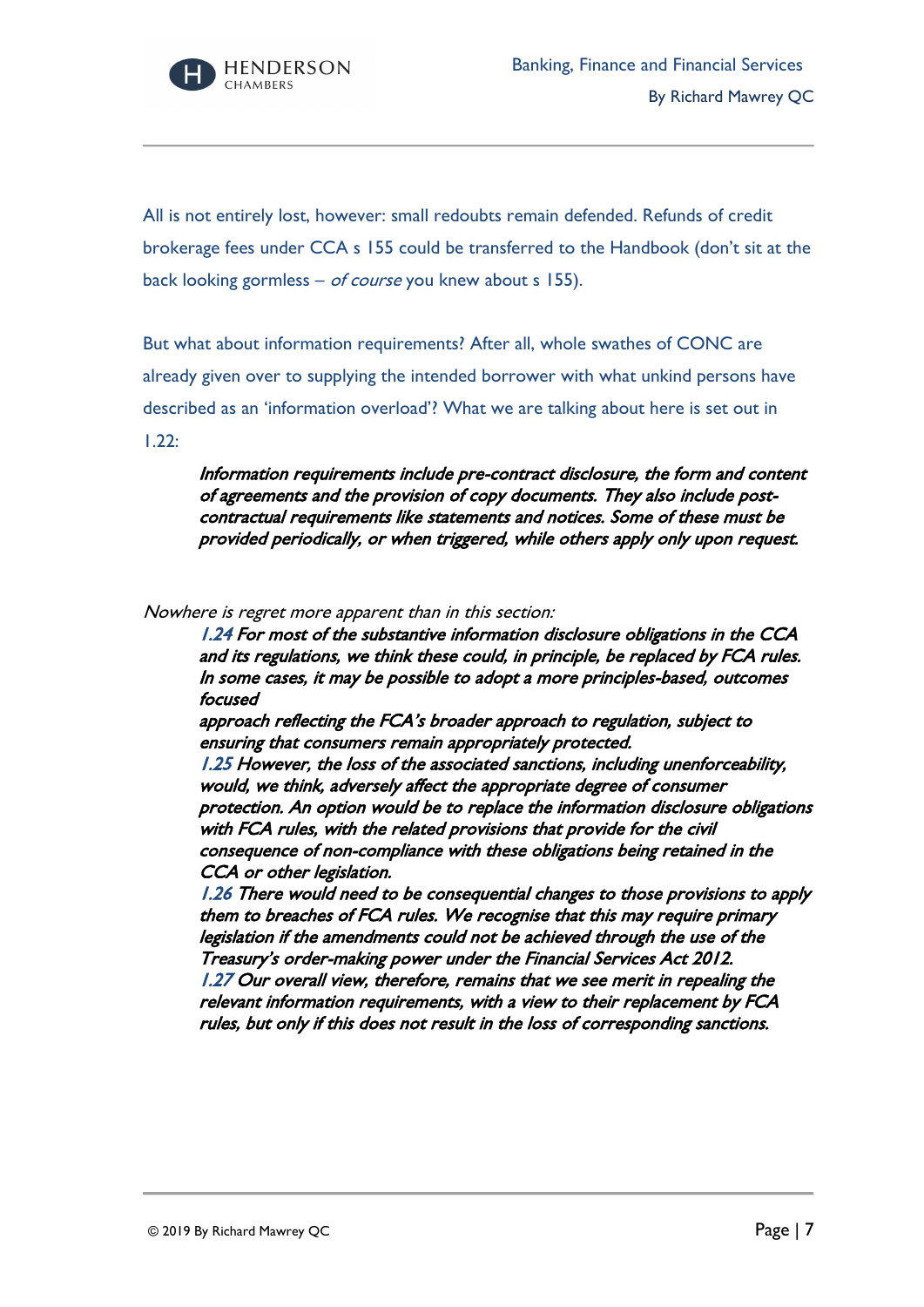

…

…

In other words, we would just love to bring all the information requirements in-house but we would have to have primary legislation in order to reproduce all the sanctions which are already there (and, unsaid but implicit, this ain't going to happen).

Sanctions are, it seems, the stumbling block, as Chapter 7 of the Report recognizes.

1.29 Our view remains that the 'self-policing' nature of the sanctions of unenforceability and disentitlement to interest and default sums contributes significantly to ensuring key customer information needs are met.

1.31 In the context of consumer credit markets, we think a combination of the CCA sanctions, the FCA's regulatory powers and the private right of action under FSMA

is appropriate. We consider that the provisions giving rise to unenforceability and disentitlement could not be repealed without adversely affecting the appropriate degree of consumer protection. As such, our view is that there is merit in retaining

the sanctions in the CCA or other legislation, subject to reviewing the scope of their application.

1.34 It would not be possible to replicate or replace these sanctions under the current FCA's general rule-making power…

So there is to be no bonfire of the CCA. We shall still have to draft our agreements under the relevant Agreements Regulations or face unenforceability. We shall still have to serve NOSIA or face both unenforceability and a compulsory interest holiday. We shall still have to comply with ss 87 and 88 and their attendant regulations if we want to put the boot into defaulting debtors. True, the mountain-born mouse has been able to nibble a little from the edge of the cheese – those brokerage refunds for example – but mouse it remains. All as the weird women promised. Still, it has kept a sizeable number of FCA apparatchiks out of mischief for five years so it's not entirely a loss.